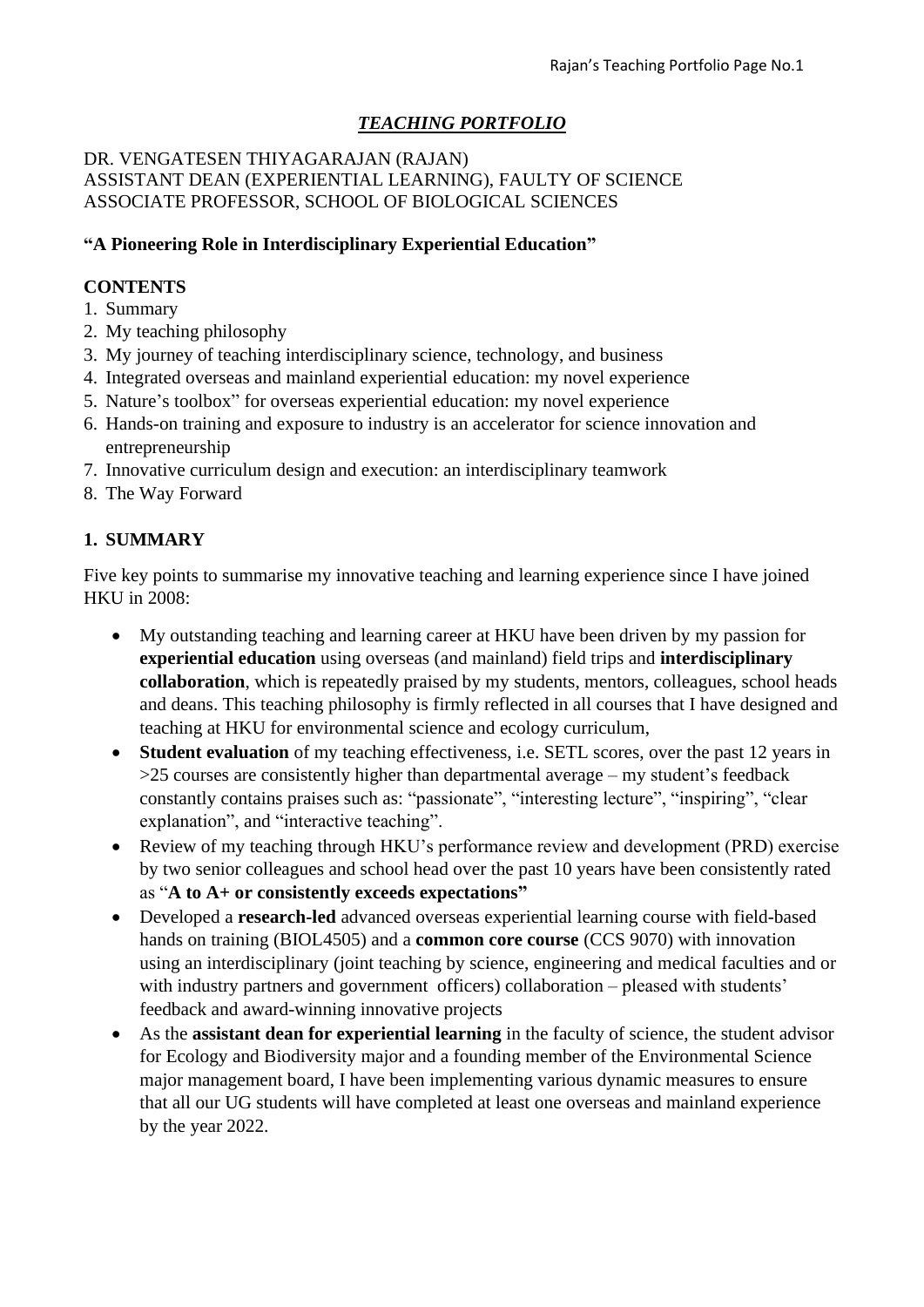## **2. MY TEACHING PHILOSOPHY**

I am a strong believer in 1) interactive teaching with great passion, enthusiasm and dedication, 2) research-led, hands-on and field-based education, and 3) exposure of students to interdisciplinary platform for innovation and to explore entrepreneurship in science. Implementing my teaching philosophy and my path of pioneering experiential education at HKU was not without mistakes and difficulties along the way. However, it is my strong belief that teaching is a learning process that I undertake with my students and colleagues, and I was very fortunate to have many fine students and senior colleagues with me at HKU. My task of teaching research-led and field based environmental science courses, ecology internship training and overseas experiential education at HKU is a very remarkable experience, and the best lesson that **I have learned along the way of teaching these courses is to 1) deliver interactive lectures, 2) have student-led group projects and presentations as part of course objective ad assessment, and 3) engage students using problembased learning and field trips**.

Almost all my courses are **research led**, i.e. encouraging students to read original research papers or participate and carry out some sort of actual research during field trips. Such research driven education is important for fostering an understanding of environmental sustainability in an active, dynamic process. One of the best ways to implement this research based learning is by creating opportunities for students to participate in field observation, collection of data, understand **real-world issues from nature**, and scientifically analyzing those data (and issues) in small groups for subsequent presentation of new ideas with solution as part of course assessment. Notably, I have been using case studies from **local environmental issues** that are familiar to them to guide students through the process of developing novel hypotheses and understanding what scientific data and critical thinking skills are needed to accurately test these hypotheses. I have successfully adapted this philosophy in majority of my courses, including the ENVS 1301 – a large size (80 to 100 students) introductory year one course.

My advanced Year 4 courses, final year projects and internship training are primarily focused on training towards the development of **novel entrepreneurship project plans** to solve environmental management issues or to develop sustainable aquaculture tools. My strong advice and belief is that all our science undergraduate students, irrespective of their major or future carrier, should have research-led (e.g. Final year project) entrepreneurship project development skills (e.g. my course like BIOL4505) to excel in modern world. I have also advised and worked with students for over 25 undergraduate research projects and encouraged all students I have encountered to seek out opportunities to get hands-on experience in government agencies or NGO's related to environmental management or in any industry related to their major study. Such field and industry projects and any related working experiences would create an opportunity for students to apply what they have learned in the classroom to real life experiences. Whenever possible I also include such field observation, learning and real-world experience as part of my teaching, course assessment and curriculum development.

Today's science teachers need to acquire new knowledge from cutting-edge research findings and then communicate well with their students using variety of **electronic (e.g. WhatsApp, Facebook research pages) and social communication (e.g. being part of student society functions and gatherings) tools**. Teaching is in itself an educational opportunity for the teacher,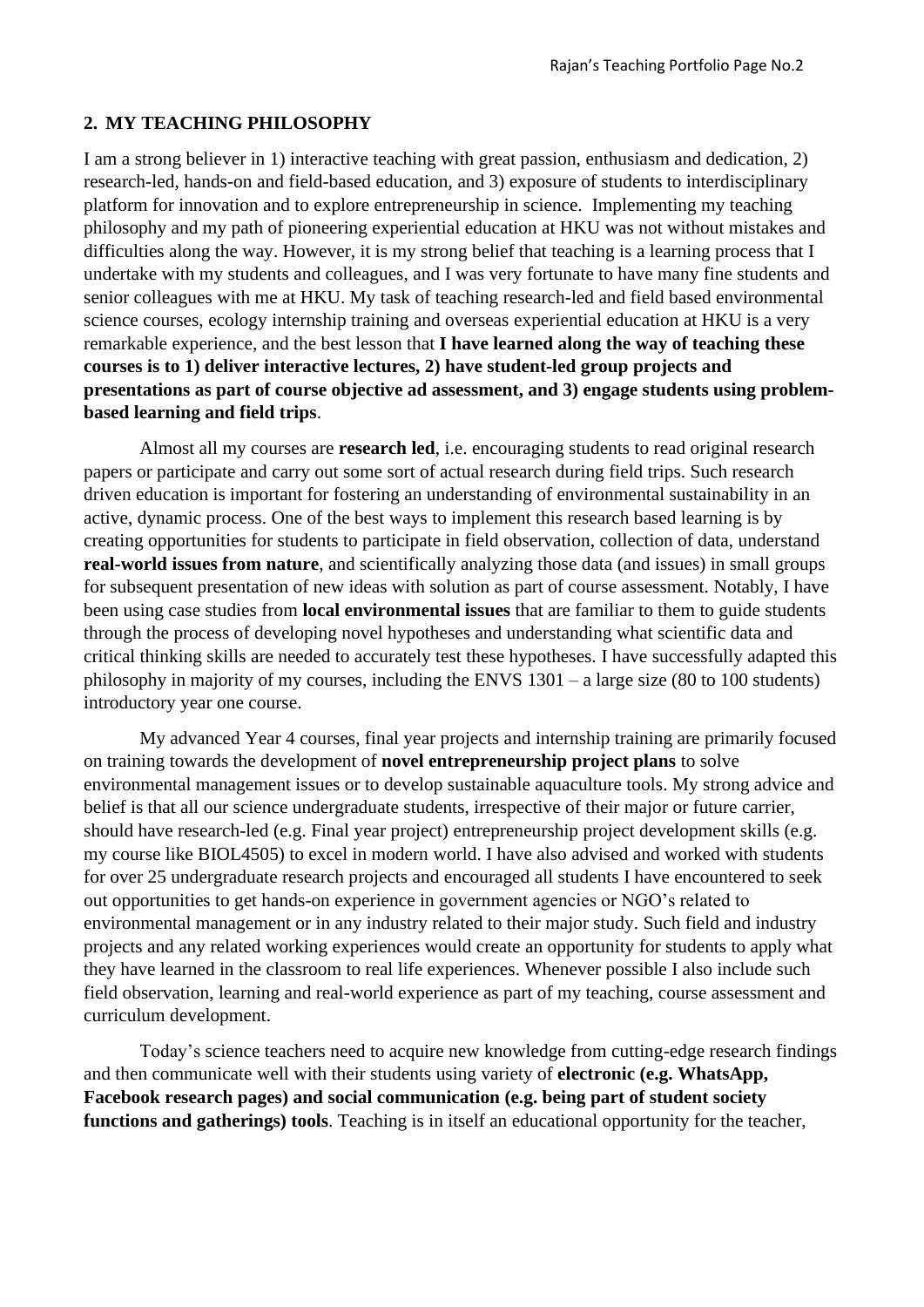since we can also learn from our students. It has thus been my core philosophy that it is a privilege to teach, not simply a duty to fulfil. Learning and teaching is the primary mission for the sustainable development of every generation. What is the purpose of our learning and development today, if we cannot pass down such knowledge and experience to our future generations? Like every pioneering path our predecessors explored, the road of innovation and bringing interdisciplinarity in science education will never be a smooth ride, but it is the only means to break through the current limits and boundaries of our largely faculty based curriculum development. I have recently experienced the importance of **interdisciplinary teaching and curriculum development** (e.g. common core course - CCST 9070 Inspiration from Nature).

I have been fortunate to be an academic and course selection advisor for over thousands of students since 2008 and got a golden opportunity to guide students from 15 majors at faculty of science as assistant dean for experiential learning. One of the most important aspects of my carrier as student advisor, mentor and teacher is the development of innovative ways and applications of modern communication tools to strengthen the bonding between students and teachers. I have been fully committed to my role as an Academic Adviser for our students and enjoy meeting with students to address all issues related to their academic careers. During my course and advising, I make sure to establish an atmosphere of mutual respect and understanding where each student feels like they have an opportunity to have their voice heard. I encourage students to interact with me and with each other in a small group, both in class, in my office and out of the classroom, especially during field trips.

#### **3. MY JOURNEY OF TEACHING INTERDISCIPLINARY SCIENCE, TECHNOLOGY, AND BUSINESS**

My path of developing several new interdisciplinary teaching materials for both introductory and advanced experiential learning courses was not simple and direct, but was a process of repeated selfreflection and learning from mistakes, as reflected in the evolution of my teaching evaluation results (e.g. my teaching effectiveness scores over the past 12 years are much higher than departmental average). Teaching skills are built by a process of continuous improvement with non-stop learning of new knowledge. For me, it is also a process of making mistakes, facing mistakes, correcting mistakes, and getting invaluable benefits from these experiences. I deeply appreciate every HKU student who has taken my classes, because they are truly my "teachers" who have guided me to design the best course materials and finding the most effective way of delivering them. My satisfying teaching career would not be possible without their feedback and assistance in pointing out their questions and difficulties. I like learning new things, and this has been clearly shown in my interdisciplinary education and research direction.

**Bigger Year One Course - Environmental Life Science**: In 2008, I created the "Environmental Life Science" module, spearheaded by the newly developed Environmental Science major in the faculty of science - "ENVS 1002", which was the predecessor of ENVS1301 in the new 4-year curriculum. ENVS1002 and 1301 are the Year-1 flagship courses not only in the Faculty of Science but also listed as one of the elective courses at HKU level (under the theme "Life and Environment") and have had over 80-100 students from various faculties (mainly science and engineering), in the course each year (Figure 1). There is no textbook available in the environmental science education community to guide instructors how to teach this new concept of learning of environmental life science and sustainability using experiential learning and field-based group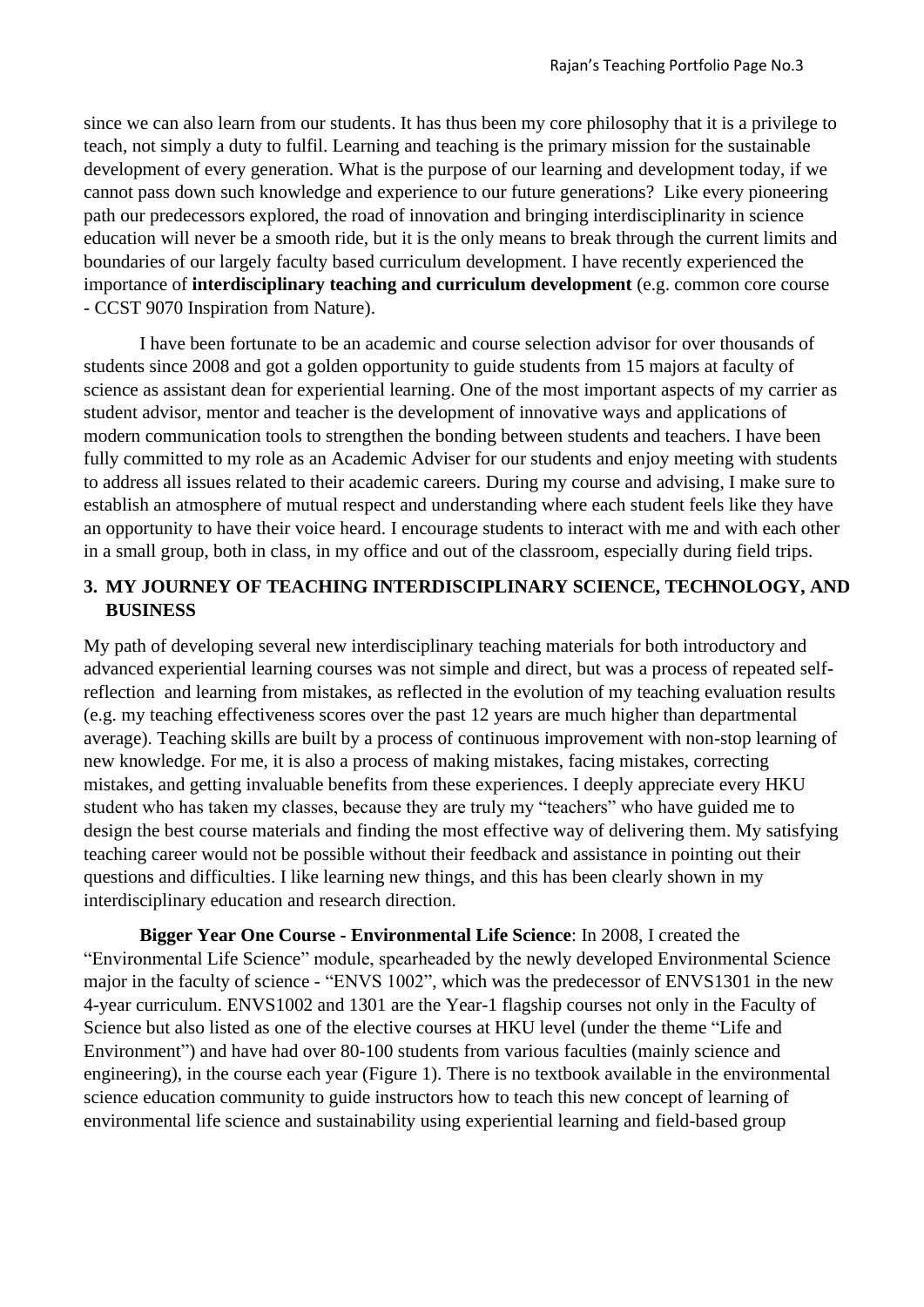projects, which has developed only within this past few years. I benchmarked, synchronized and produced course materials from many of my ecology research and course-taking experiences, and designed the pedagogy for setting learning outcomes, effective delivery, appropriate exercises, and assessment methods fitted to our science and non-science students. Alongside my pioneering work of creating the course materials and activities, I always encourage students to be innovative and pursue learning for fun in this new and still-evolving subject. For example, in teaching the three essential considerations of "ecosystem function", "biodiversity", and "human-ecosystem interactions" that support sustainable development, I expose students to several day long exposure to various field sites that are facing environmental sustainability issues



(see Figure 1). I often use local environmental issues and their management as a case study and involve students as stakeholders during the discussion (Figure 1).

**Advanced Experiential Overseas Field Courses and Environmental Education for enhancing students critical thinking**: My passion is building various platforms and collaborations for teaching environmental science through interdisciplinary collaborations. At HKU, I have got golden opportunity to experiment various experiential learning tools through launching several overseas field courses (SCNC2122, ENVS 3028 and BIOL4505). These experiential and exploratory field courses, involving teachers and students from multiple institutions, have proven to be highly successful (SET scores for Teaching and Course >85%) for stimulating student interest in environmental science. Currently, my science faculty is emphasising the importance of science entrepreneurship and innovation. To address this faculty's goal, I have designed a novel experiential learning course to enhance science graduate students interests in developing innovative ideas to solve science related industry problem through entrepreneurship skill set, e.g. BIOL4505 Aquaculture Technology and Business. I am pleased to know that students from these courses are setting up their own industry or joining the established industry to implement their innovative ideas developed during their undergraduate studies at HKU.

#### **4. "NATURE'S TOOLBOX" FOR INTEGRATED OVERSEAS EXPERIENTIAL EDUCATION: MY NOVEL EXPERIENCE**

Environmental science and science in general are a career that emphasizes observation and hypothesis testing in laboratory. I often encounter students confused as to why they need to study a lot of theories from textbooks using examples that they never saw, which do not seem to be immediately applicable to their local environments and future work. This indicates the disconnection between scientific concepts and real-world environmental problems. Basic environmental science knowledge is of course important to young scientists, and it is a "toolbox" for critical thinking and for designing innovative solutions. But, as an experimental scientist, I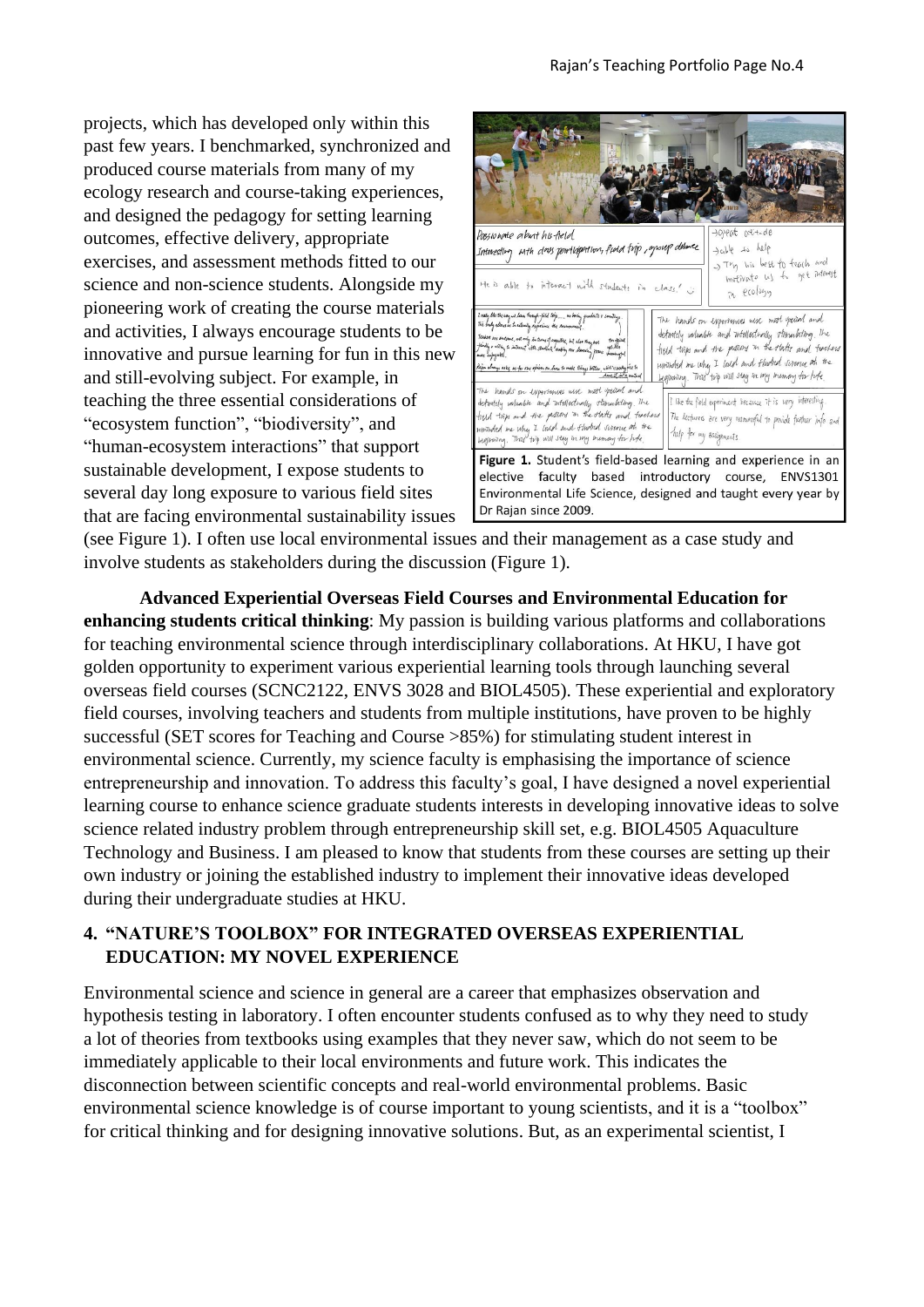have been always fascinated and inspired by observing nature while searching novel solutions for human-environmental nexus. For me, "Seeing is believing", and I constantly search for evolutionarily stabilised patterns in nature and then design experiments to resolve my doubts. This has naturally migrated to my teaching philosophy, and I have found it is much easier to help students grasp important concepts once they have seen them in nature and experiment them using field-based projects.

I found that the students' ability to interpret and apply the theories on their exams has greatly improved, and that the frequency of requests to review these concepts before the examination has also considerably reduced. For example, many students cannot picture how temperate coastal environments (Canada and USA) are sustainably managed to maintain high biodiversity when compared to tropical (Hong Kong and Malaysia) environments by just reading textbooks using traditional ecology courses. I quickly realized this issue and learning difficulties associated with typical textbook based education among our year one students. Therefore, thanks to the enormous support that I have received from school and faculty, I have designed and taught several introductory courses with experiential learning components such as field trips, experimental observation in nature and group projects. For example (Figure 2), the HKU and University of British Columbia (UBC) experiential learning course that I designed and taught for many years in collaboration with teachers from different expertise and background has proven to be highly successful (SET scores for Teaching and Course >85%) not only for stimulating student interest in environmental science but also in establishing a strong teaching collaboration between HKU and UBC. This course also

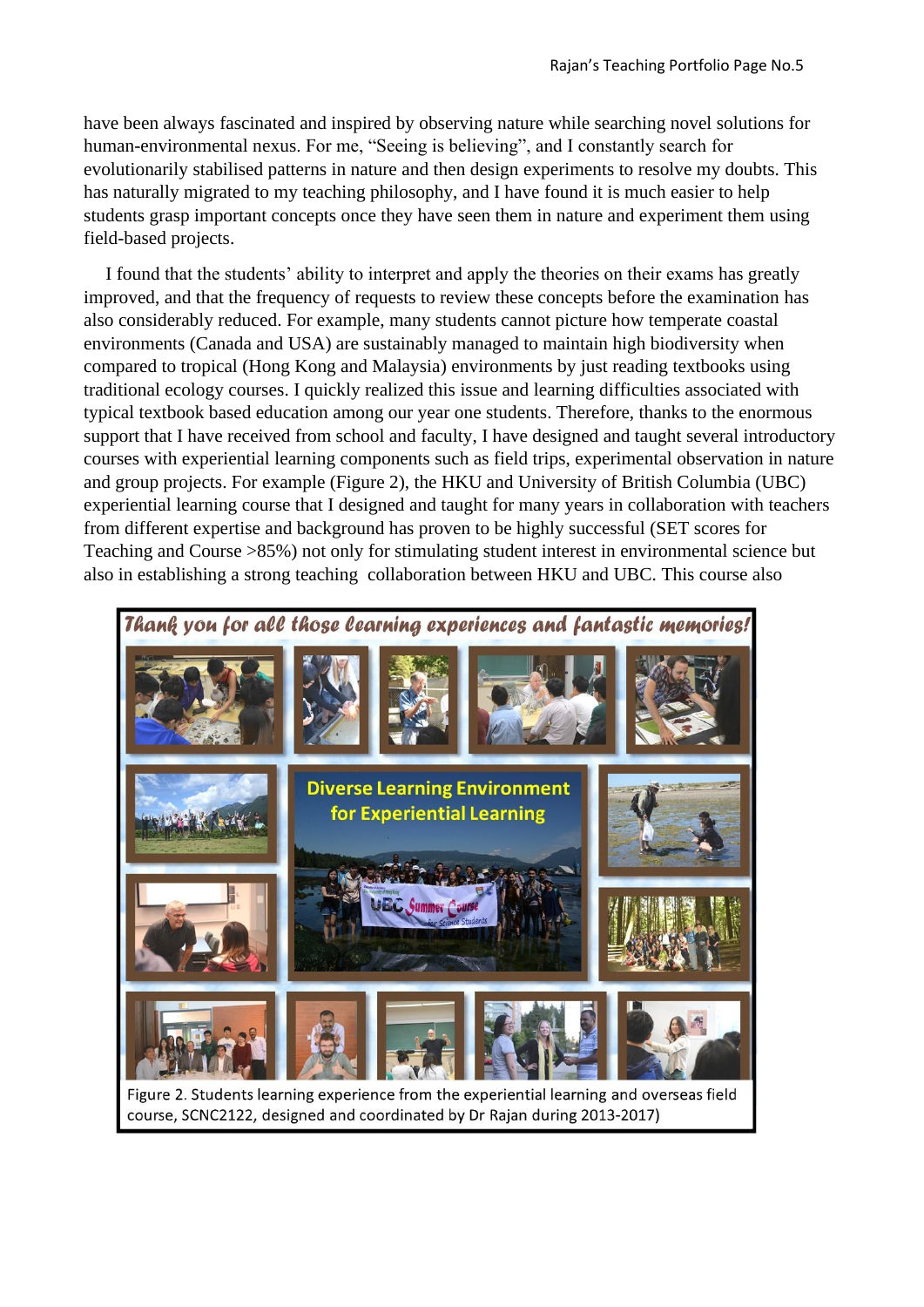provided me an invaluable opportunity to enrich our experiential learning education and courses with the most innovative teaching methods and content. With wonderful students and supportive colleagues, my path of pioneering experiential learning education at HKU, while rough like in every new expedition, has not been undertaken alone. Some selected teaching developments during this pleasant journey are further highlighted in Figure 2.

## **5. ENGAGE STUDENTS FROM MULTIPLE INSTITUTIONS TO FOSTER TEACHING EXCELLENCE**

I am a firm believer that new developments in teaching should be repeatedly tested and improved before it can be complete. With my pioneering experience in experiential field-based education using local and overseas environments, I had an opportunity to design an advanced experiential overseas course on coastal sustainability (BIOL3028), which added sustainability and management to environmental education, hosted and jointly participated by students from both HKU and Northeastern University. This joint advanced experiential learning course consisting of some of the most renowned environmental educators and learners (students) in the world, and I was very fortunate to have such an opportunity at HKU. In this course, students learned and explored with hands-on training on issues associated with coastal sustainability and ecology in 3 different parts of the world: Hong Kong, Malaysia and USA. Also, our HKU students were able to sit together with USA students to learn coastal issues (Figure 3). According to feedback, students have significantly improved their critical thinking skills in line with international students and found new way to link their knowledge to real-world problem and problem solving.



Figure 3. A joint experiment and collaboration in undergraduate education between the University of Hong Kong, University Sains Malaysia, and Northeastern University - a great success.

## **6. HANDS-ON TRAINING AND EXPOSURE TO INDUSTRY IS AN ACCELERATOR FOR SCIENCE INNOVATION AND ENTREPRENEURSHIP**

The advanced experiential learning course that I have designed and taught since 2016 has helped to enhance students' knowledge in applied marine science, modern sustainable aquaculture technology and business (Figure 4). The experiential education has also enabled students to design, construct, operate and maintain oyster aquaculture facilities and small-scale "green and environmentally sustainable" business for shellfish production and restoration of wild benthic biodiversity in coastal habitats. This was an interdisciplinary endeavor encompassing hatchery technology, seafood quality, and economic dimensions of coastal aquaculture business. Students have been exposed to aquaculture facilities in Hong Kong and were taken to Qingdao (China) or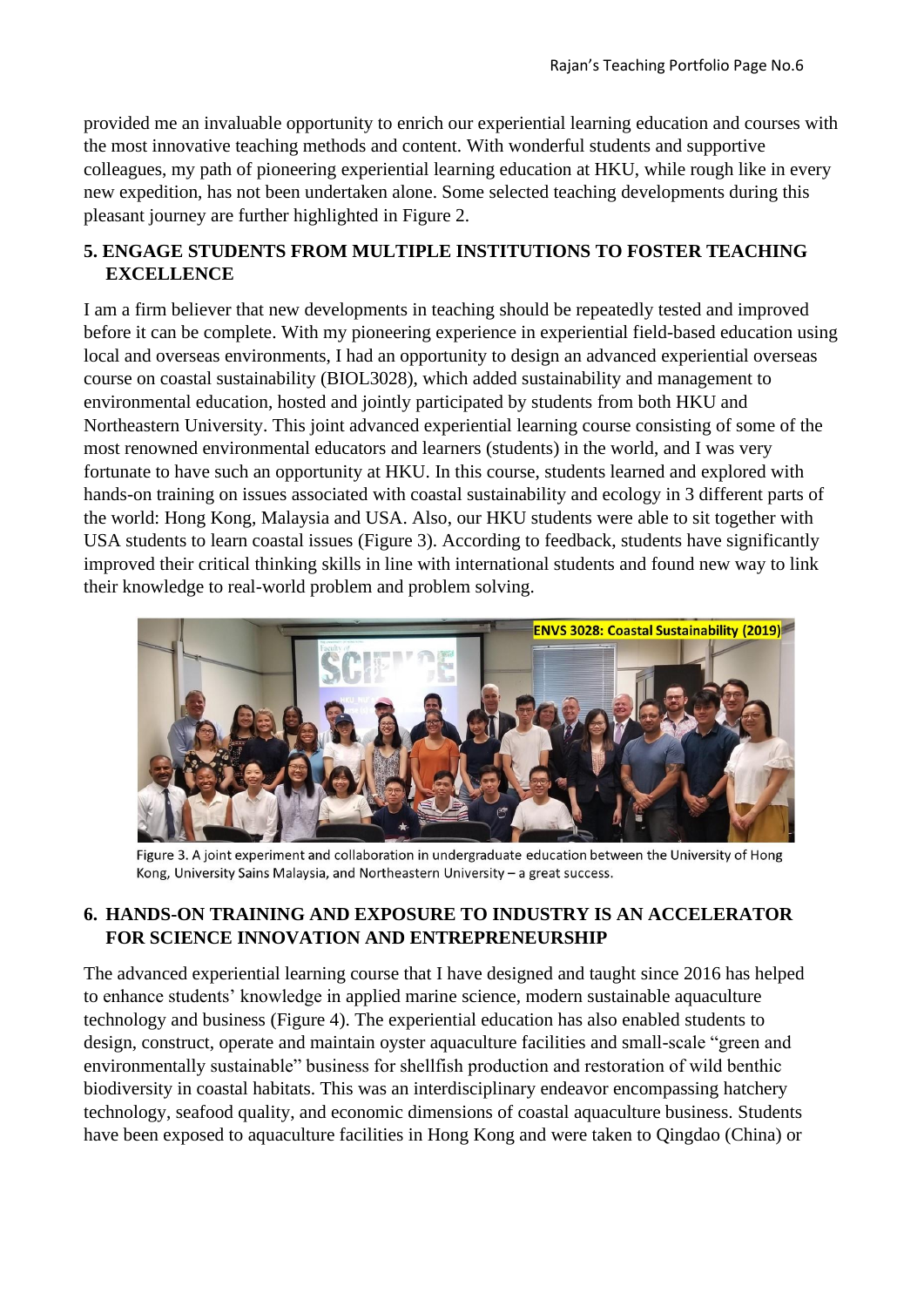Penang (Malaysia) to learn practical skills of oyster aquaculture and to oyster sauce company (Lee Kum Kee) in Hong Kong besides local aquaculture village (Lau Fau Sahn). Students were exposed to a unique learning environment involving not only HKU teachers but also industrial experts, government aquaculture officers and local growers, who had diverse range of expertise, culture, and learning opportunities. This month-long course served as an accelerator or incubator or breeding ground for the innovation of novel science entrepreneurship ideas. A group of students, shown in Figure 4, from 2018 batch has created an award-winning idea from this course and have successfully launched their own company in Hong Kong (for details please see [https://www.biosch.hku.hk/a-newly-designed-shellfish-culture-raft-could-help-hong-kongs](https://www.biosch.hku.hk/a-newly-designed-shellfish-culture-raft-could-help-hong-kongs-beleaguered-oyster-industry-stay-afloat/)[beleaguered-oyster-industry-stay-afloat/\)](https://www.biosch.hku.hk/a-newly-designed-shellfish-culture-raft-could-help-hong-kongs-beleaguered-oyster-industry-stay-afloat/).



## **7. INNOVATIVE CURRICULUM DESIGN AND EXECUTION: AN INTERDISCIPLINARY TEAMWORK**

My interdisciplinary collaboration, research direction and successful experience in launching various experiential learning courses at faculty of science have served as a solid foundation for me to develop an interdisciplinary "Science and Technology" module taught in the University Common Core Course "CCST9070: Inspiration from Nature", which was met with immediate success and has created a wide impact in HKU's common core education for "interdisciplinary and innovation" among students from different faculties. At the end of this course (as shown in Figure 5), I was fascinated to see the extremely creative ideas for developing protypes and product designs (although sometimes a bit too creative!) from students inspired by this hands-on project experience. Each group in the course was comprised of students from different/diverse discipline (science, engineering, and medicine) to extract their most fascinating and innovative inspiration.